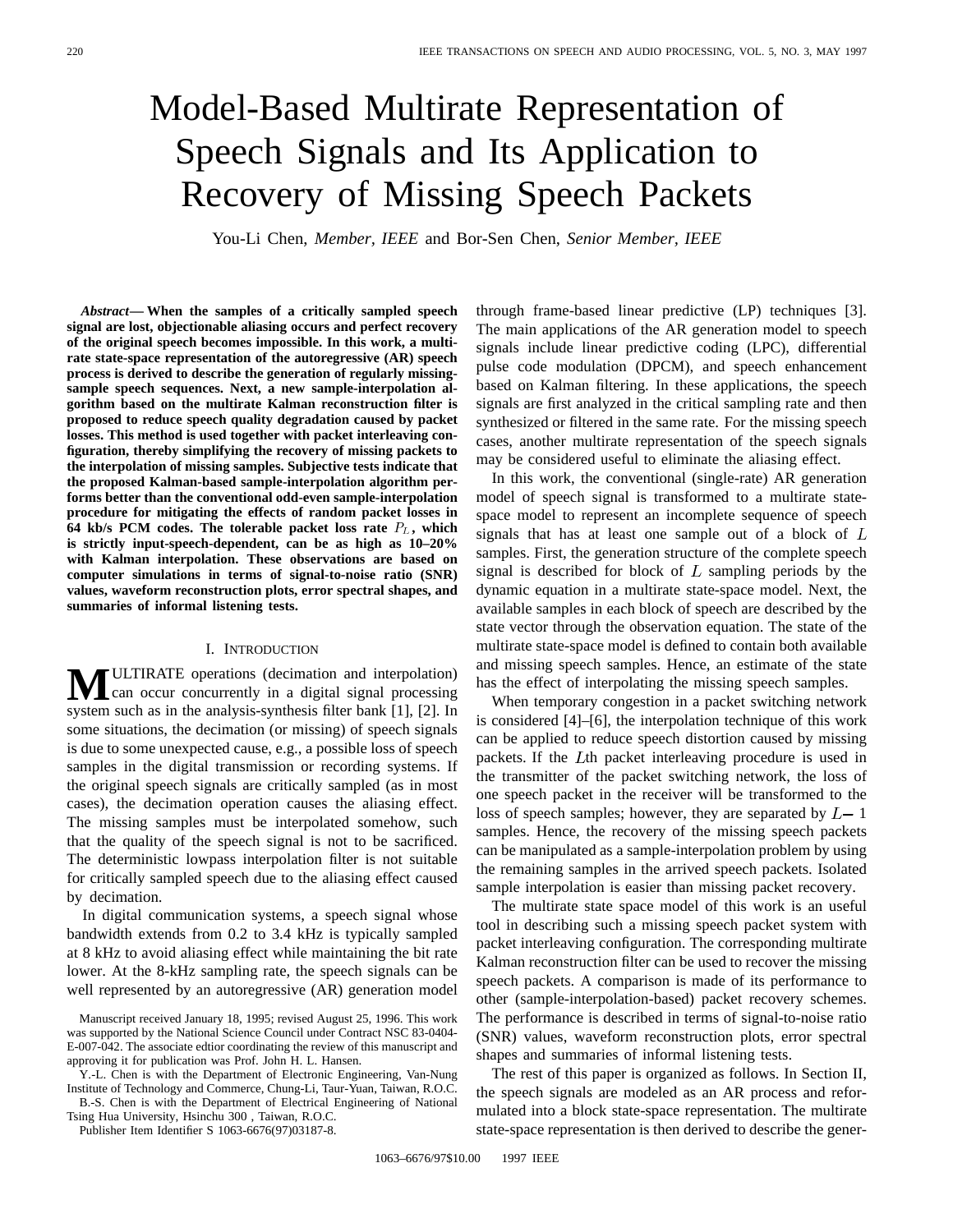ation of the regularly missing-speech-sample sequences. Based on packet interleaving techniques of Section III, the Kalman state estimation theory is applied to recover missing speech packets in a packet switching network. The proposed multirate Kalman reconstruction filters are simulated in Section IV to investigate the packet recovery performances. Further properties of the proposed Kalman-based packet recovery scheme are emphasized with a detailed discussion. Concluding remarks are finally made in Section V.

# II. MULTIRATE STATE-SPACE REPRESENTATION OF SPEECH SIGNALS

The frame-based AR speech model is introduced in this section to describe the production of the critically sampled speech signals. A block state-space modeling of the packetized speech is then derived to describe the evolution of the speech signals in a block of sampling periods. Finally, a multirate state-space representation is proposed to account for possible losses of the speech packets.

#### *A. AR Generation Model*

The composite spectrum effects of radiation and vocal tract and glottal excitation of the speech signals can be accurately represented by a slowly time-varying AR generation model. Usually, frame-based LP techniques are employed to analyze the evolution of the speech production structure through time [3]. For the packet switching network with adequate packet length (4–64 ms), a packet of speech signals  $x(k)$  can be regarded as a realization of a stationary AR process, i.e.,

$$
x(k) = \sum_{i=1}^{P} a_i x(k-i) + v(k)
$$
 (1)

where  $v(k)$  is a zero-mean, white driving noise with covariance  $E[v^2(k)] = Q$ . The practical value of the AR order p can range from 1 to 16 depending on the application.

The state of a system is generally defined to be a set of internal variables that can represent the effect of all past excitations, and is fundamental in determining the future evolution of the system [7]. For the purpose of multirate statespace representation of the AR process (1), the state must be defined to contain not only the  $p$  previous speech signals to describe the AR process model, but also the  $L$  previous speech signals to represent the possibly missing samples in a block of  $L$  sampling periods. Hence, a state-space description adequate for block representation of the AR speech process (1) would be

$$
\mathbf{w}(k+1) = \mathbf{A}\mathbf{w}(k) + \mathbf{b}v(k+1)
$$
  

$$
x(k) = \mathbf{c}\mathbf{w}(k), \quad k = 0, 1, 2, \cdots
$$
 (2)

where the state vector  $\mathbf{w}(k) = [x(k - N + 1) \cdots x(k -$ 1)  $x(k)$ <sup>T</sup>, the state dimension  $N = \max(p, L)$ , and the parametric matrix/vectors  $A$ , b, and c are, respectively, as follows:

$$
\mathbf{A} = \begin{bmatrix} 0 & \uparrow \\ \vdots & \leftarrow & \mathbf{I} & \rightarrow \\ 0 & \downarrow & \downarrow & \\ a_N & \cdots & a_2 & a_1 \end{bmatrix}, \quad \mathbf{b} = \begin{bmatrix} 0 \\ \vdots \\ 0 \\ 1 \end{bmatrix}, \quad \mathbf{c} = \begin{bmatrix} 0 \\ \vdots \\ 0 \\ 1 \end{bmatrix} \quad (3)
$$

where **I** is a  $(N - 1) \times (N - 1)$  identity matrix. Whenever  $N = L$  occurs (i.e.,  $L > p$ ), the elements  $a_i, i = p+1, \dots, N$ are equal to zeros.

## *B. Block State-Space Model*

The state-space equation (2) describes the evolution of the speech signals at every sampling time. In some cases, the observation of the speech samples is available in a block version. Hence, another state-space equation that describes the evolution of the speech signals in a block of sampling periods is considered here.

A block state-space description of the AR speech process (1) with block length  $L = 2$  can be derived from (2) as follows:

$$
\mathbf{w}(k+2) = \mathbf{A}^2 \mathbf{w}(k) + [\mathbf{A}\mathbf{b} \quad \mathbf{b}] \begin{bmatrix} v(k+1) \\ v(k+2) \end{bmatrix}
$$
  

$$
\begin{bmatrix} x(k) \\ x(k+1) \end{bmatrix} = \begin{bmatrix} \mathbf{c} \\ \mathbf{c}\mathbf{A} \end{bmatrix} \mathbf{w}(k) + \begin{bmatrix} 0 \\ \mathbf{c}\mathbf{b} \end{bmatrix} v(k+1)
$$
 (4)

where  $k = 0, 2, 4, \dots$  By a similar procedure, a block statespace representation of the AR speech process (1) with general block length  $L$  would be

$$
\mathbf{w}(k+L) = \mathbf{A}^{L}\mathbf{w}(k) + \mathbf{B}_{L}\mathbf{v}_{L}(k)
$$
  

$$
\mathbf{x}_{L}(k) = \mathbf{C}_{L}\mathbf{w}(k) + \mathbf{D}_{L}\mathbf{v}_{L}(k)
$$
 (5)

where  $k = 0, L, 2L, \cdots$ . The vectors  $\mathbf{x}_L(k)$  and  $\mathbf{v}_L(k)$  are block versions of  $x(k)$  and  $v(k)$ , respectively, i.e.,

$$
\mathbf{x}_L(k) = [x(k) \quad x(k+1)\cdots x(k+L-1)]^T
$$
  
\n
$$
\mathbf{v}_L(k) = [v(k+1) \quad v(k+2)\cdots v(k+L)]^T
$$
 (6)

and the parametric matrices  $B_L, C_L$  and  $D_L$  are, respectively, as follows:

$$
\mathbf{B}_{L} = [\mathbf{A}^{L-1} \mathbf{b} \cdots \mathbf{A} \mathbf{b} \quad \mathbf{b}], \quad \mathbf{C}_{L} = \begin{bmatrix} \mathbf{c} \\ \mathbf{c} \mathbf{A} \\ \vdots \\ \mathbf{c} \mathbf{A}^{L-1} \end{bmatrix}
$$

$$
\mathbf{D}_{L} = \begin{bmatrix} 0 & 0 & 0 \\ \mathbf{c} \mathbf{b} & \mathbf{0} & \vdots \\ \mathbf{c} \mathbf{A} \mathbf{b} & \mathbf{c} \mathbf{b} & \ddots & \vdots \\ \vdots & \ddots & \ddots & \ddots & \vdots \\ \mathbf{c} \mathbf{A}^{L-2} \mathbf{b} & \cdots & \mathbf{c} \mathbf{A} \mathbf{b} & \mathbf{c} \mathbf{b} & 0 \end{bmatrix} . \tag{7}
$$

The observation  $x(k)$  in (5) is considered as available in a full block version  $x_L(k)$  and there are now L samples by which the desired signal processing can be performed.

In the block state-space representation (5), both the state dynamic equation and the output observation equation contain the block driving noise  $v_L(k)$ . This would result in a "correlating-noise" state-space description of the speech signals. This problem can be solved by the concept of the augmented state. Let the augmented state vector  $z(k)$  be defined by  $\mathbf{z}(k) = [\mathbf{v}_L^T(k) \ \mathbf{w}^T(k)]^T$ ; then the standard block state-space model is

$$
\mathbf{z}(k+L) = \mathbf{F}\mathbf{z}(k) + \mathbf{G}\mathbf{v}_L(k+L)
$$
  

$$
\mathbf{x}_L(k) = \mathbf{H}\mathbf{z}(k), \quad k = 0, L, 2L, \cdots
$$
 (8)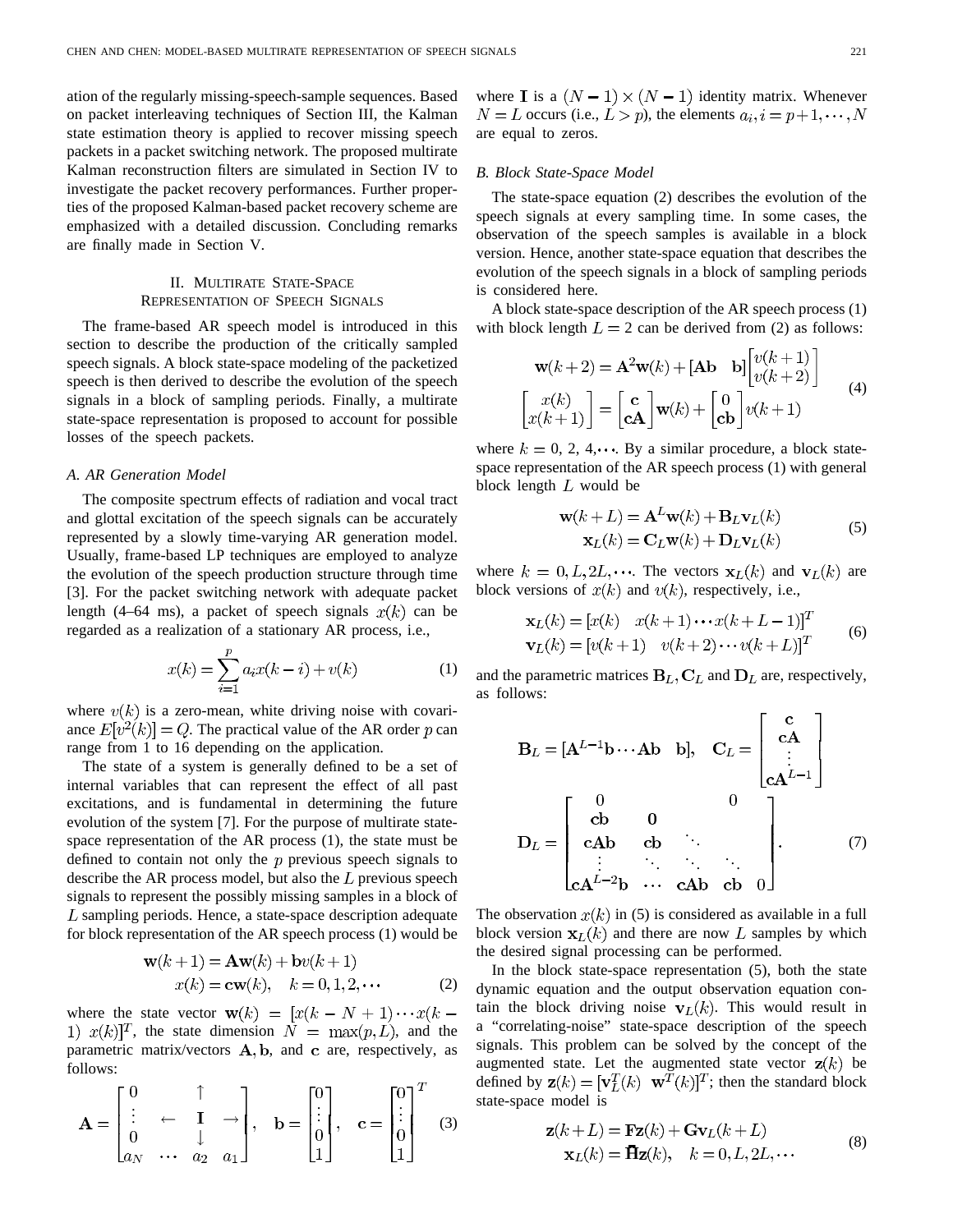where the parametric matrices  $\bf{F}$  (state transition matrix),  $\bf{G}$  (block input matrix) and  $\bf{\bar{H}}$  (block output matrix) are, respectively, as follows:

$$
\mathbf{F} = \begin{bmatrix} \mathbf{0} & \mathbf{0} \\ \mathbf{B}_L & \mathbf{A}^L \end{bmatrix}, \quad \mathbf{G} = \begin{bmatrix} \mathbf{I} \\ \mathbf{0} \end{bmatrix}, \quad \mathbf{\bar{H}} = [\mathbf{D}_L \quad \mathbf{C}_L]. \tag{9}
$$

In (8), the first equation describes the state transition of the AR speech process in a block of  $L$  sampling periods. Meanwhile, the second equation represents the block observation of the speech samples with complete measurements, i.e., no speech samples are missing to the observer.

## *C. Multirate State-Space Representation*

The speech samples  $x(k)$  of (1) are considered now to be available at the rate M out of L samples  $(0 \lt M \lt L)$ , where  $M$  is constant over a segment of speech signals. Also, the missing samples are assumed to be lost at regular positions. The observation equation of the block state-space model (8) must be modified to adapt to this decimated measurement condition. If the actual measurement vector  $y(k)$  consists of a block of decimated speech samples  $x(k)$ , then it can be expressed as

$$
\mathbf{y}(k) = \mathbf{E}\mathbf{x}_L(k) \tag{10}
$$

where **E** is an  $M \times L$  almost-zero matrix whose ijth element is set to one if *i*th element of the speech signal vector  $\mathbf{x}_L(k)$  is the  $i$ th available observation of the actual measurement vector  $y(k)$ . An illustrative example with  $L = 4$  and  $M = 3$  is provided as follows:

$$
\begin{bmatrix} x(k) \\ x(k+2) \\ x(k+3) \end{bmatrix} = \begin{bmatrix} 1 & 0 & 0 & 0 \\ 0 & 0 & 1 & 0 \\ 0 & 0 & 0 & 1 \end{bmatrix} \begin{bmatrix} x(k) \\ x(k+1) \\ x(k+2) \\ x(k+3) \end{bmatrix}
$$

where the speech signals  $x(k+1), k = 0, 4, 8, \cdots$  are regularly lost at the receiver.

With the combination of the block representation equation (8) and the missing measurement equation (10), the multirate state-space model of the AR speech process (1) becomes

$$
\mathbf{z}(k+L) = \mathbf{F}\mathbf{z}(k) + \mathbf{G}\mathbf{v}_L(k+L)
$$
  
\n
$$
\mathbf{y}(k) = \mathbf{H}\mathbf{z}(k), \quad k = 0, L, 2L, \dots
$$
 (11)

where the multirate output matrix  $H = E\overline{H}$  under the missingspeech-sample condition. Finally, by taking expectation on outer product of the block driving noise  $v_L(k)$  at different time points and using the zero-mean, white characteristics of the input driving noise  $v(k)$  in (1), the block driving noise  $v<sub>L</sub>(k)$  possesses the following white and diagonal covariance structure

$$
E[\mathbf{v}_L(k)\mathbf{v}_L^T(l)] = Q\mathbf{I}_{L\times L}\delta(k-1) = \mathbf{Q}_L\delta(k-l) \qquad (12)
$$

where I is an  $L \times L$  identity matrix and the time indices  $k, l =$  $0, L, 2L, \dots$ . The multirate state-space model (11) is a special case of the well-known Kalman state-space form [8], [9], where the output observation  $y(k)$  is a perfect measurement vector, i.e., the measurement noise of the dynamic system (11) is zero.

#### III. APPLICATION TO RECOVERY OF MISSING SPEECH PACKETS

Packetized speech has found application in telecommunication systems with combined voice and data services [10], [11]. Missing packets are a major cause of impairment in packet voice networks. Whenever a packet discarding occurs, the missing speech must be recovered somehow to mitigate the performance degradation of the reconstructed speech.

#### *A. Packet Recovery Techniques*

When one of two consecutive packets is lost, the discarded samples after depacketization distribute themselves differently according to an arrangement of the codewords in a packet. A variety of missing packet recovery techniques for PCMcoded speech have been investigated in [12]–[18] to reduce the degradation caused by the missing speech packets or to increase the maximum tolerable missing packet rate.

In the sample interpolation schemes [12]–[14], the samples in a certain segment are interleaved into several groups and packetized separately. If packet discarding occurs, the samples in the lost packet are reconstructed by sample interpolation using the remaining samples in the arrived packets. Jayant and Christensen's sample interpolation procedure [12] places odd and even numbered samples into consecutive packets. The odd-even sample-interpolation procedure mitigates the missing packet effects at the cost of an increased decoding delay. These authors report a tolerable packet loss rate of 5–10% based on informal listening tests.

In waveform substitution techniques [15]–[16], the output samples in a discarded packet are replaced by the previous waveform segment. This technique uses a template that is just before the missing packet. The waveform is selected by a pattern-matching procedure from the output speech segments already available at the receiver. The quality of waveform substitution is better than that of zero-amplitude stuffing because of the reduction in the waveform discontinuity. However, incorrect waveform substitution can occur for transient speech segments such as voiced-to-unvoiced transitions, and vice versa. The maximum tolerable packet loss rate reported in [16] is 10% for a target mean opinion score of 3.5.

The least significant bit (LSB) dropping scheme [17] discards bits from the LSB in the codewords, since the LSB's of the quantizer output have less significant effects on the reconstructed speech quality. It is reported in [17] that the mean opinion score (MOS) ratings of the waveform substitution technique [15] and the sample interpolation scheme [12] are approximately the same. Meanwhile, the subjective quality of the LSB-dropping scheme is somewhat better than the other two methods. However, priority discarding must be carefully performed in the LSB-dropping configuration to avoid the loss of the MSB packets.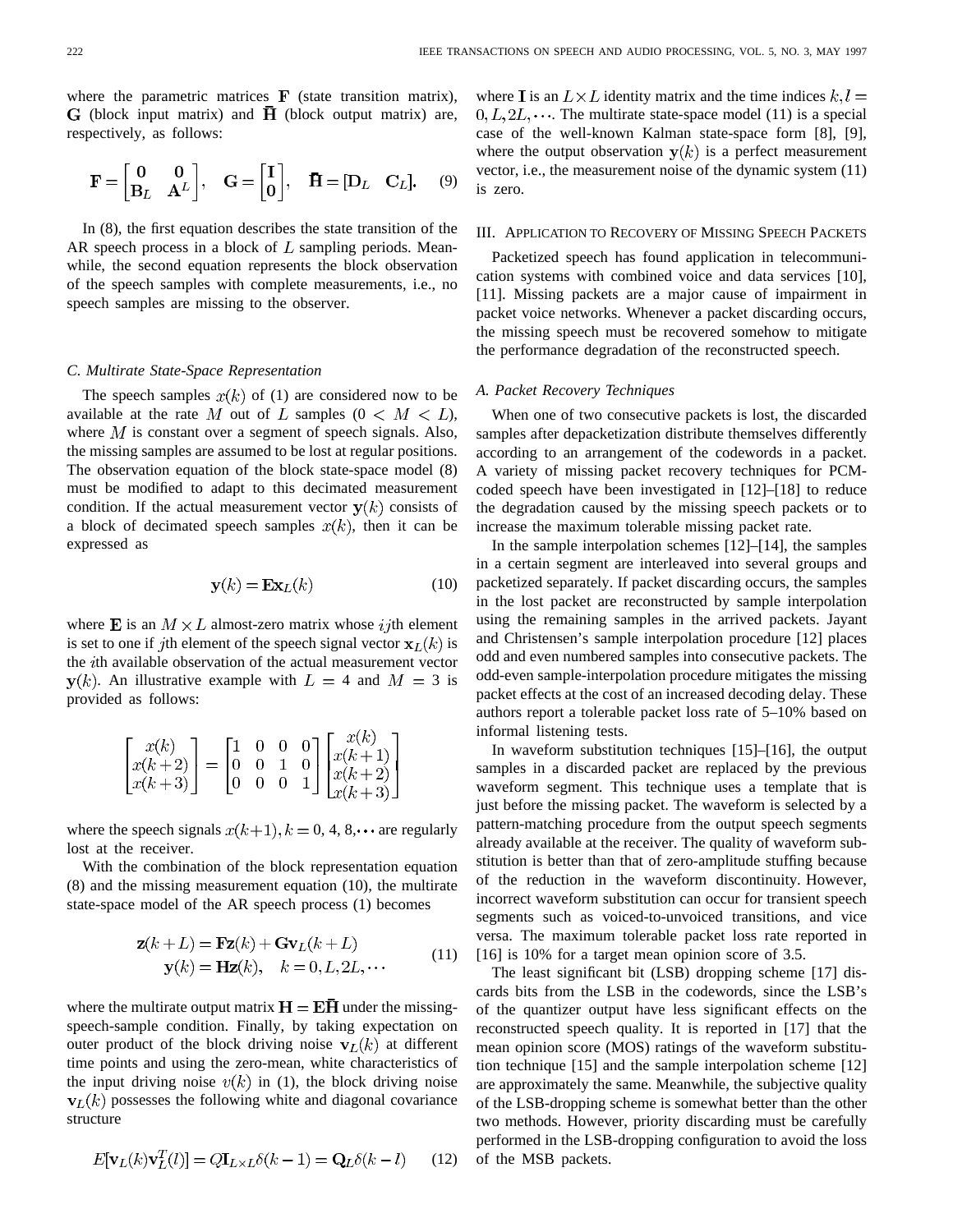These packet-recovery techniques produce different types of distortion. LSB-dropping produces amplitude-modulated quantization noise, the waveform substitution produces beep and chirplike distortion, and odd–even sample interpolation produces aliasing distortion. Because of these phenomena, most careful consideration should be given to the formulation of subjective tests between the different packet recovery schemes. In addition to different types of distortion, the reported maximum tolerable missing packet rates do not have an obvious difference with these techniques. Advanced efforts must be taken in each of these techniques to improve the worst-case tolerable ability. The following development is devoted to improve the packet recovery performance of the sample-interpolation procedure.

*Remark A:* Another waveform substitution technique based on the short-time energy and zero-crossing information was developed in [18] for missing packet recovery. The application is mainly geared toward packetized voice systems that employ digital speech interpolation (DSI). The reconstruction technique mitigates the missing packet effects at the cost of a considerable side information overhead (short-time energy and zero-crossing parameters). The zero-amplitude stuffing was used to establish a reference of mean opinion score in their subjective testing. The authors reported tolerable packet loss ratios up to 40% based on informal listening tests. However, the reported tolerable packet loss ratios may be questionable. The kept scores about the zero-amplitude stuffing were obviously higher than that of [16] and [17] for the same packet loss ratios. Specifically, the reconstruction quality of the zero-amplitude stuffing at  $P_L = 20\%$  was claimed to be "fair" in [18] but "unsatisfactory" in [16] and [17]. Since the reported results were unclear and the techniques were developed particularly for DSI systems with extra overhead, the work of [18] is excluded from the above general discussion and differently considered here.

*Remark B:* Other than simple pulse code modulation (PCM) systems, more sophisticated speech coding techniques—such as adaptive differential PCM and code excited linear prediction (CELP)—may be applied in a packetswitching network. In these systems, the information contained in a packet is the "white" innovation after source compression. Hence, performance degradation caused by packet losses is more serious in these systems. A possible solution to withstand packet losses in a DPCM-based interleavingpacketized speech system has been proposed in [19]. The concepts of multiple-description source coding [20], [21] were used to organize the DPCM encoder and decoder. The encoder was designed to leave some correlation in the quantized prediction error sequence. The task of the decoder is to receive information over two channels in such a way that a good reproduction of the source sequence is obtained when both channels work, and that if either channel breaks down, a minimum degradation in performance is obtained. Although the packetization configuration of the work [19] is different from that of embedded DPCM [17], the concept of the multiple description coding was used in both speech compression systems. The main difference between them is that priority discarding must be performed in the embedded DPCM to avoid the loss of the most significant bit (MSB) packets of the quantized prediction errors. The performances of the coded speech without missing packets, the goodness of the reconstructed speech under missing packets, and other related issues must be further addressed for both configurations to make a detailed comparison between them.

#### *B. Wiener-Based Sample Interpolation Procedure*

Interleaving methods [22] are well-known digital transmission techniques for converting burst errors to separate errors by reordering a digital code sequence. Therefore, packet interleaving can be introduced to prevent phoneme or syllabic losses caused by packet losses, as well as to facilitate reconstruction of missing portions of speech. Restated, the packet recovery problem can be simplified to a more tractable sample interpolation problem. A proper sample interpolation method should be selected to provide sufficient speech quality.

In [12], an adaptive sample interpolation scheme was used together with the 2th (odd-even) packet interleaving configuration to reduce speech quality degradation caused by packet losses. The interpolation method used a second-order Wiener filter with forward parameter adaptation. The interpolation coefficients are based on the first- and second-order autocorrelation functions of the original speech packets, i.e.,

$$
\hat{x}(k) = \alpha x(k-1) + \beta x(k+1) \n\alpha = \beta = R_{xx}(1)/[1 + R_{xx}(2)]
$$
\n(13)

where  $R_{xx}(m)$  is the normalized autocorrelation function of the original speech segment, i.e.,  $R_{xx}(m) = E[x(k)x(k +$  $m$ )]/ $E[x^2(k)]$ . The values of  $\alpha$  (or equivalently  $\beta$ ) were assumed in [12] to be included as part of side information in the headers of odd and even packets. In addition, the interpolation values are updated once for each  $2B$  block.

Although the results in [17] have reported that the subjective quality of the LSB-dropping method is somewhat better than the sample interpolation scheme of [12], two factors cause this conclusion to be vague. First, subjective tests reported in [12] indicate that packet lengths most robust to losses are in the range 16–32 ms for the odd-even sample interpolation procedure. However, the packet length used in the listening experiment of [17] was fixed at 4 ms. Second, whether the interpolation coefficients used in [17] are the optimum values derived from (13) or the fixed value of  $\alpha = \beta = 1/2$  remain unclear. These two factors may aptly influence the perceptual effect of the sample interpolation procedure [12].

Two additional causes merit proceeding with an investigation of the sample interpolation procedure. First, the packetinterleaving technique simplifies the recovery of missing packets to the interpolation of missing sample values. An interesting question is whether a higher packet interleaving factor  $L$ improves the final perceptual results. Second, the second-order Wiener interpolation method has been used in [12] to recover the missing speech packets. Is there another sophisticated sample-interpolation procedure better than the simple one of [12]? With these two problems in mind, the following Wienerand Kalman-based sample interpolation schemes are derived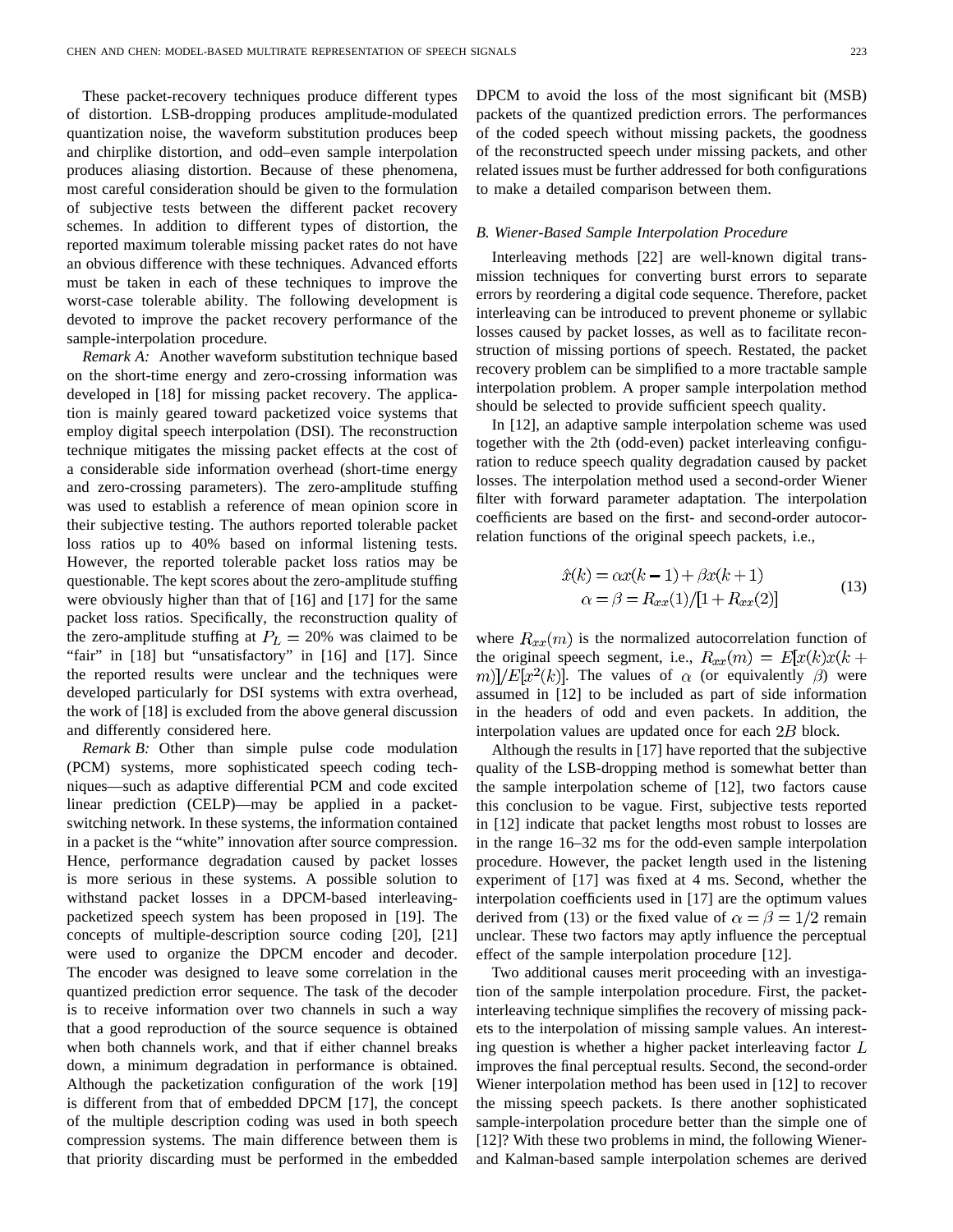to recover the missing speech packets with the general Lth packet interleaving networks.

The design of a Wiener-based sample interpolation filter depends on the packet interleaving factor  $L$ , packet receiving factor  $M$  and filter order  $S$ . An illustrative example with  $L = 4$ ,  $M = 2$ , and  $S = 4$  is provided in Appendix A. By the same rules, similar results can be derived for other combinations of  $L, M$  and  $S$ . A noteworthy result is that a Sth-order Wiener interpolation filter would require  $(L-M) \times S$  coefficients to perform interpolation, i.e., each lost packet needs  $S$  interpolation coefficients. The Wiener interpolation technique of Appendix A is a natural extensions of the Jayant's odd–even sample interpolation procedure [12]. They are introduced to make a comparison with the Kalman interpolation techniques employed in this work.

## *C. Kalman-Based Sample Interpolation Procedure*

When the L<sup>th</sup> packet interleaving configuration is used on the transmitter, the speech packets may be received by the rate  $M$  out of  $L$  at the receiver. Under this case, the multirate state-space representation (11) presents a suitable model to the missing-speech-packet network. The samples in the lost packets can be reconstructed by sample interpolation using the remaining samples in the arrived  $M$  packets.

Since the multirate state-space model (11) can be considered as a conventional state-space dynamic system with multi-input and multi-output (MIMO), the state  $z(k)$  can be optimally estimated in the minimum mean-square-error sense by using the Kalman state estimator [8], [9]. Thus, the optimal state estimate  $\hat{\mathbf{z}}(k)$  based on the received measurement vector  $\mathbf{v}(k)$ can be obtained by the following Kalman filter equations:

$$
\hat{\mathbf{z}}(k) = [\mathbf{I} - \mathbf{K}(k)\mathbf{H}] \mathbf{F} \hat{\mathbf{z}}(k - L) + \mathbf{K}(k) \mathbf{y}(k) \qquad (14)
$$

where  $\bf{I}$  is an identity matrix with adequate dimension and the time scale evolves by  $k = 0, L, 2L, \cdots$ . The Kalman gain  $\mathbf{K}(k)$  in (14) must be recursively updated as follows:

$$
\mathbf{K}(k+L) = \mathbf{P}(k+L \mid k)\mathbf{H}^{T}[\mathbf{H}\mathbf{P}(k+L \mid k)\mathbf{H}^{T}]^{-1}
$$

$$
\mathbf{P}(k+L) = \mathbf{F}\mathbf{P}(k \mid k)\mathbf{F}^{T} + \mathbf{G}\mathbf{Q}_{L}\mathbf{G}^{T}
$$

$$
\mathbf{P}(k+L \mid k+L) = [\mathbf{I} - \mathbf{K}(k+L)\mathbf{H}]\mathbf{P}(k+L \mid k) \qquad (15)
$$

where  $P(k+L \mid k)$  and  $P(k \mid k)$  are prediction and filtering state error covariance matrices, respectively. An adequate estimate of the initial state  $z(-L)$  would be

$$
\hat{\mathbf{z}}(-L) = [0 \cdots 0 \quad x(-L - N + 1) \cdots x(-L)]^T \tag{16}
$$

where  $x(-L-N+1), \dots, x(-L)$  are the N speech samples before the present segment, which are available or have been estimated in the previous segment. Furthermore, a reasonable estimate of the initial state covariance matrix  $P(-L \mid -L)$ would be

$$
\mathbf{P}(-L \mid -L) = \begin{bmatrix} Q\mathbf{I}_{L \times L} & 0\\ 0 & \varepsilon \mathbf{I}_{N \times N} \end{bmatrix}
$$
 (17)

where Q is the covariance of the driving noise  $v(k)$  and  $\varepsilon$ is an adequate value proportional to the average power of  $[x(-L - N + 1) \cdots x(-L)].$ 

By the definition of (8), the state vector  $z(k)$  is composed of the noise vector  $\mathbf{v}_L(k) = [v(k+1) \cdots v(k+L)]^T$  and the speech vector  $\mathbf{w}(k) = [x(k - N + 1) \cdots x(k)]^T$ . Since the dimension N of the speech vector  $w(k)$  is  $N = max(p, L)$ , the state set  $\{z(k), k = 0, L, 2L, \dots\}$  in (11) contain all of the samples in the speech packets. Hence, after each of the state estimates  $\hat{\mathbf{z}}(k)$ ,  $k = 0, L, 2L, \cdots$  is obtained, the optimal sample interpolation (or optimal packet recovery) of the speech segments can be obtained as follows:

$$
\begin{bmatrix} \hat{x}(k-s-L+1) \\ \vdots \\ \hat{x}(k-s) \end{bmatrix} = [\mathbf{0}_{L\times(N-s)} \quad \mathbf{I}_{L\times L} \quad \mathbf{0}_{L\times s}]\hat{\mathbf{z}}(k)
$$
\n(18)

where s is a lag factor  $(N - L \ge s \ge 0)$ . It is obvious from (18) that the Kalman state estimator (14) provides the optimal fixed-lag smoothed estimates of the missing speech samples, i.e.,  $\hat{x}(i) = E[x(i) | y(0), y(L), \dots, y(k)]; i =$  $k-s-L+1,\dots,k-s; k=0,L,2L,\dots$ . The performance of the fixed-lag estimates  $\hat{x}(k)$  in (18) will be better than the filtering case, i.e.,  $s = 0$ . As the lag increases, the estimation error variance decreases due to the information provided by the additional data.

The derivation of the above multirate state-space model (11) and the Kalman reconstruction filter (14)–(18) relies on the prior knowledge of the AR speech process (1). The problem associated with the above Kalman-based sample-interpolation procedure entails how to obtain the AR parameters  $a_i$  and the covariance Q of the driving noise  $v(k)$ . Theoretically, the optimum solution to this problem would involve computing these parameters from the original speech segments as well as including them into the packet headers as part of side information. However, such a *forward* adaptation of these parameters requires extra bits. Another practical solution is the *backward* computation of these parameters from the received incomplete speech packets. A simple but effective algorithm for the design of a Kalman interpolation filter with a backward parameter adaptation is described in the following subsection. Similar design rules can be applied to the construction of a Wiener interpolation filter with backward parameter adaptation.

## *D. Kalman-Based Packet Recovery Algorithm*

The application of the multirate state-space model (11) toward the recovery of the missing speech packets is summarized in the following. For the  $L$ th packet interleaving configuration, a speech segment with  $LB$  samples is interleaved into  $L$ packets each of which has B samples. Let  $M(j)$  be the receiving factor which represents the value of the received packets in the  $j$ th speech segment. Clearly, the constraint  $0 \leq M(j) \leq L$  holds for all j. If all of the L packets in the jth speech segment are received, i.e.,  $M(j) = L$ , they are ready to be depacketized. Whenever all of the  $L$ companion packets are lost, i.e.,  $M(j) = 0$ , zero-amplitude stuffing is assumed here for the entire segment of  $LB$  samples. If the missing-packet case occurs but the packets are not completely lost, i.e.,  $0 < M(j) < L$ , the Kalman-based sample interpolation procedure is used to recover the missing speech packets through the following steps.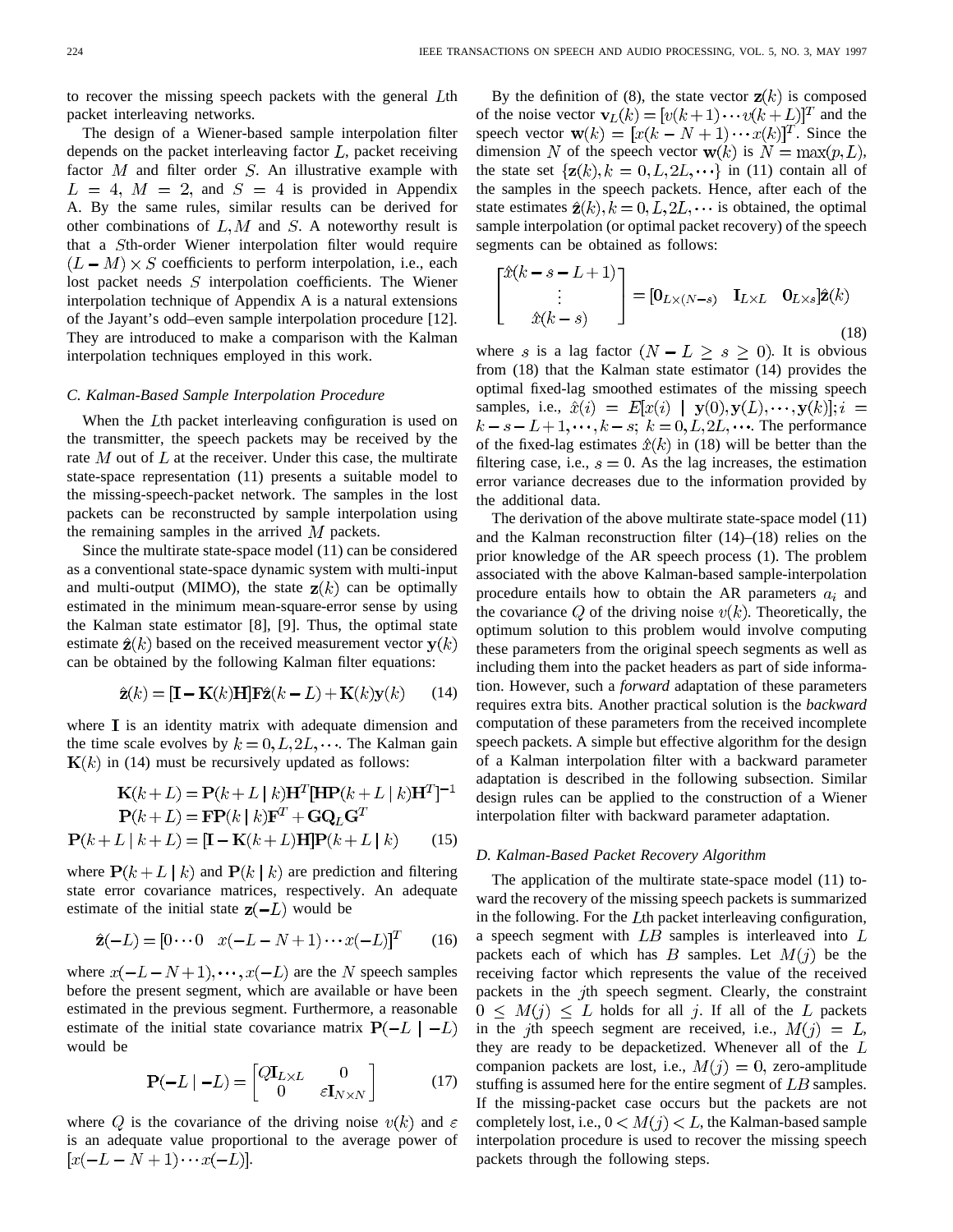*Step 1—Selection of Speech Segment:* If the receiving factor  $M(j-1)$  of the previous speech segment is greater than  $M(j)$  of the present segment, then the previous segment of speech samples (which is available or has been estimated) is used to estimate the AR parameters  $a_i$  of the present speech segment. This is a reasonable assumption, since the speech signal is a short-time stationary process [3]. If  $M(j-1)$  is smaller than or equal to  $M(j)$ , then the linearly interpolated speech samples of the present missing-packet segment are used to estimate the AR parameters  $a_i$ . This estimate is generally effective and especially suitable for the highly correlated signal such as the voiced speech segment.

*Step 2—AR Parameter Estimation:* By using the autocorrelation method of framed-based LP techniques [3], the AR parameters  $a_i$  of the AR speech process (1) can be estimated by solving the following normal equation ( $\Phi$ **a** =  $\varphi$ ):

$$
\begin{bmatrix}\n\phi(0) & \cdots & \phi(p-1) \\
\vdots & & \vdots \\
\phi(p-1) & \cdots & \phi(0)\n\end{bmatrix}\n\begin{bmatrix}\na_1 \\
\vdots \\
a_p\n\end{bmatrix} =\n\begin{bmatrix}\n\phi(1) \\
\vdots \\
\phi(p)\n\end{bmatrix}
$$
\n(19)

where  $\phi(i)$  is the estimated autocorrelation function of the present speech segment, i.e.,

$$
\phi(i) = \frac{1}{LB} \sum_{k=1}^{LB} \bar{x}(k-i)\bar{x}(k)
$$
 (20)

where the quantity  $\bar{x}(k)$  is the speech samples selected in Step 1. Finally, the estimated covariance  $Q$  of the driving noise  $v(k)$  is obtained by

$$
Q = \phi(0) - \mathbf{a}^T \varphi \tag{21}
$$

*Step 3—Kalman Sample Interpolation:* The parametric matrices of the multirate state-space model (11) are established according to the estimated AR parameters  $a_i$  of (19) and the estimated noise covariance  $Q$  of (21). Finally, the samples of the missing speech packets are interpolated using the Kalman state estimator (14)–(17) followed by sample reconstruction equation (18).

The autocorrelation parameter estimation method of Step 2 is used to generate the AR parameters  $a_i$ , thereby guaranteeing the stability of the AR speech process [23]. Hence, the Kalman state estimator (14) is asymptotically stable [9], and the stability of the interpolation estimate (18) is ensured. Furthermore, since the autocorrelation matrix  $\Phi$  in (19) is a symmetric Toeplitz matrix, the Durbin's recursive procedure [23] can be used to efficiently solve the normal equation (19).

#### IV. SIMULATION RESULTS

Subjective tests of the proposed Kalman packet recovery algorithms are of primary concern in this section. The five sentence-length Mandarin utterances of Appendix B were used as illustrative input speech throughout the following experiments. There were not obvious silent gaps in the illustrative utterances and, hence, the speech/silence discrimination was not put into the following simulations. The experiments were performed to study reconstructed speech quality as a function of interleaving factor L and probability of loss  $P<sub>L</sub>$  with different sample-interpolation-based packet recovery schemes.

The 2th and 4th packet interleaving configurations were used in the simulated transmitter. Their associated packet lengths are 16 ms and 8 ms, respectively. Thus, the decoding delay is fixed at 32 ms ( $2 \times 16$  ms and  $4 \times 8$  ms) in both interleaving configurations. An additional parameter in the proposed Kalman interpolation procedure is the order  $p$  of the AR speech process (1). It was set to be 4 as a compromise of the algorithm complexity and the reconstruction performance.

## *A. SNR's*

The reconstruction performance is evaluated in this subsection using SNR results. All SNR values, including the special versions SNRL and SNRSEG, to be defined subsequently, are obtained as ratios of appropriately averaged values of speech power  $x^2$  and error power  $(\hat{x} - x)^2$ .

Four sample-interpolation schemes were simulated in the 2th packet interleaving configuration: linear interpolation, Jayant's interpolation [12], and Kalman interpolation with forward and backward parameter adaptation. The linear interpolation is a straightforward scheme that is used as a reference of the simulations. Jayant's interpolation (13) is a special case of the Wiener interpolation methods. The forward Kalman interpolation provides the optimum packet recovery performance based on AR speech modeling (1). The backward Kalman interpolation procedure was simulated to investigate the packet recovery performance with the proposed parameter estimation algorithm. The smoothing lag  $s$  in (18) was set to 2 in both of the Kalman interpolation techniques.

Fig. 1(a) indicates that the reconstruction performances of the linear interpolator are the worst of the four interpolation methods, since the linear interpolation is in no way optimum for the speech signals. The Jayant's interpolation improves the reconstruction performance up to 1 dB over linear interpolation due to a signal model (autocorrelation function model) that is somewhat related to the speech signals. The performance improvements of the backward Kalman interpolation over Jayant's interpolation are about 1–2 dB. This is owing to the exact interpolation of the Kalman filtering technique according to the AR structure of the speech signals.

An objective measure that more effectively isolates the effects of coding and interpolation noise is SNRL, the signalto-noise ratio obtained by averaging SNR (dB) values over lost packets. Fig. 1(b) compares the four interpolation schemes of Fig. 1(a) on the basis of SNRL. Notably, unlike SNR, SNRL is not a significant function of  $P_L$  as expected. The backward Kalman interpolation provides a good reconstruction performance, the SNRL gains are about 1.5–2 dB over Jayant's interpolation.

Five sample-interpolation schemes were simulated in the fourth packet interleaving configuration: linear interpolation, the sixth-order backward and forward Wiener interpolation, the fourth-order backward and forward Kalman interpolation. For the Kalman-based sample interpolation procedures, the smoothing lag s in (18) was set to zero, since  $p(AR \text{ order}) = L$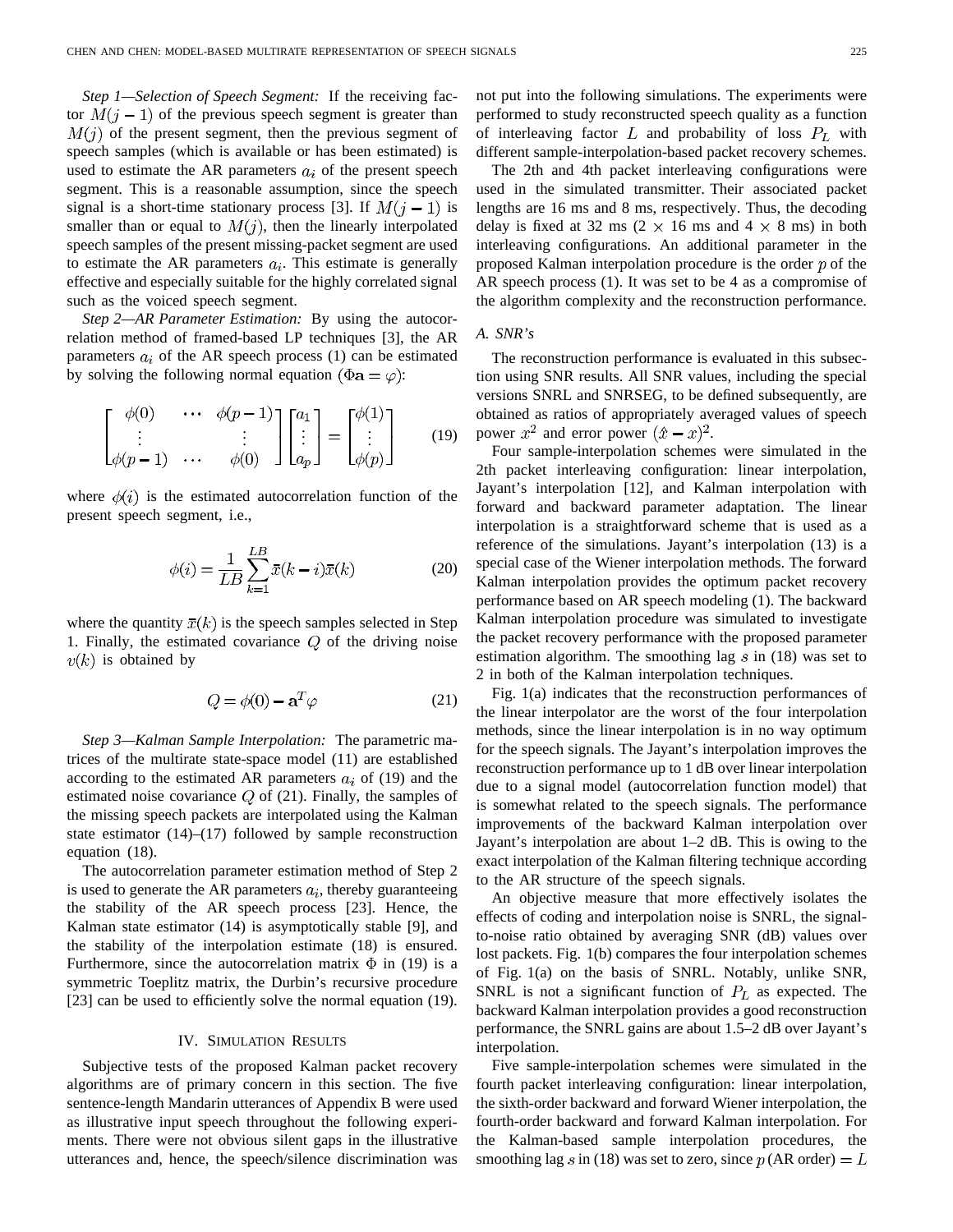

Fig. 1. SNR's versus probability of packet loss for four sample interpolation schemes. x: Kalman interpolation with forward parameter adaptation. o: Kalman interpolation with backward parameter adaptation. \*: Jayant's interpolation.  $+$ : Linear interpolation. Packet interleaving factor  $L = 2$ : (a) SNR; (b) SNRL.

(interleaving factor)  $= 4$  and, hence, no additional state elements can be provided as smoothed estimates.

Fig. 2(a) and (b) reveal that the SNR or SNRL differences between the simplest (linear) and the most sophisticated (forward Kalman) interpolation schemes range from 4–7 dB. For the backward parameter adaptation configurations, the Kalman interpolation method possesses about 2–3 dB of SNR and SNRL improvements over Wiener interpolation technique. An interesting observation is that the backward Kalman interpolation performs better than the *forward* Wiener interpolation.

Fig. 3(a) and (b) shows SNR (SNRL) versus  $P_L$  plots for the 2th and 4th packet interleaving configurations in an illustration to observe the effect of the packet interleaving factor  $L$ . For the second interleaving configuration, the interesting interpolation



Fig. 2. SNR versus probability of packet loss for five sample interpolation schemes. x: Kalman interpolation with forward parameter adaptation. o: Kalman interpolation with backward parameter adaptation. \*: Wiener interpolation with forward parameter adaptation. +: Wiener interpolation with backward parameter adaptation. —: Linear interpolation. Packet interleaving factor  $L = 4$ : (a) SNR; (b) SNRL.

schemes were the Jayant's and backward Kalman interpolation procedures. For the fourth interleaving configuration, the backward Wiener and Kalman interpolation schemes were used to make a comparison with the second interleaving configuration.

Two observations can be made from Fig. 3(b)–(d). First, for the same type of interpolation schemes (Kalman versus Kalman, Wiener versus Jayant), the fourth interleaving configurations provide significant improvements over the second interleaving configuration for the reconstruction performance. Second, the lost-packet SNRL in the second interleaving configuration is more sensitive to the packet loss ratio  $P<sub>L</sub>$ than the fourth interleaving configuration. These phenomena are mainly contributed by the packet interleaving factor  $L$  and is accounted for in Remark 2 of the subsection D.

#### *B. Waveform Reconstruction Plots*

Fig. 4 demonstrates the benefits of Kalman interpolation by means of waveform plots and segment-specific SNR values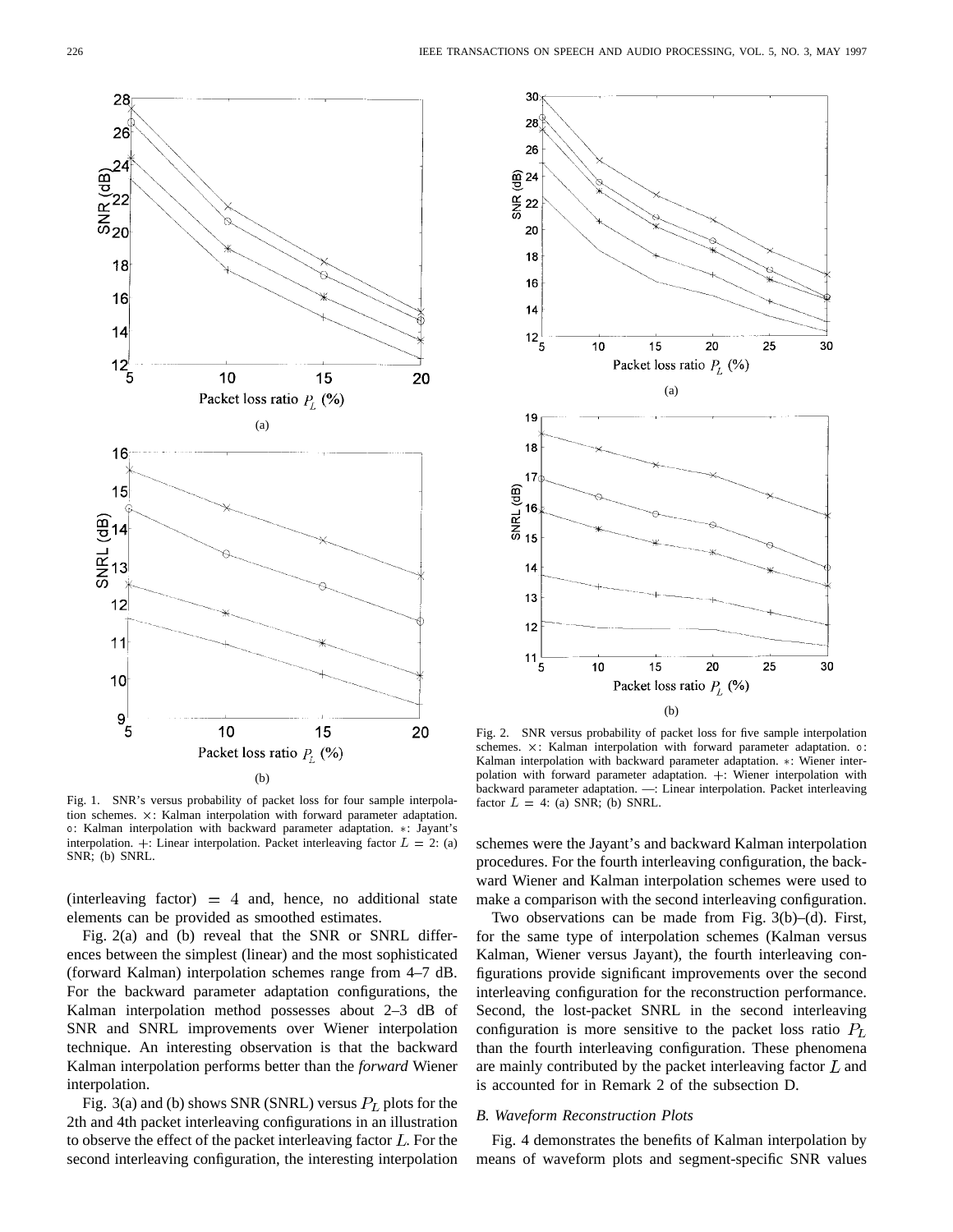

Fig. 3. Signal-to-noise ratio versus probability of packet loss for four sample interpolation schemes. o: Kalman interpolation with backward parameter adaptation  $(L = 4)$ . \*: Wiener interpolation with backward parameter adaptation  $(L = 4)$ . +: Kalman interpolation with backward parameter adaptation.  $(L = 2)$ .  $\times$ : Jayant's interpolation  $(L = 2)$ . (a) SNR; (b) SNRL.

(SNRSEG, in dB). The packet receiving factor  $M$  in these illustrations is one, and the second packet interleaving configuration is used in the simulations. Each waveform in the illustrations is fixed at 15 ms long (120 samples, at 8 kHz). Fig. 4(a) is the waveform of the original speech segment. Fig. 4(b)–(d) refer, respectively, to the reconstructed versions of the waveform (a) by using linear, Jayant's, and backward Kalman interpolation procedures.

The Kalman interpolation performs better than the other two interpolation methods, as reflected by segment-specific SNR values and waveform details in the illustrations. The abrupt changes of the original speech signals are retained in the reconstruction of Kalman interpolation, but have been smoothed in reconstructions of linear and Jayant's interpolations. Subjective effect of the smoothed reconstruction is a



Fig. 4. Reconstruction of speech segment in odd–even packet interleavingconfiguration. All odd samples are assumed lost in the packet transmission of (a).

deeper and distorted tone, which is more sensible for female speech.

Fig. 5 shows the spectral shapes of the speech signal and reconstruction errors in Fig. 4. For the linear and Jayant's interpolation schemes, the error spectral magnitudes are somewhat comparable with the signal spectral magnitude, and that is particularly obvious in the speech spectral valleys and in the high-frequency band. The phenomenon of large high-frequency error is primarily due to the smoothing effect inherent in these two interpolation schemes. For the Kalman interpolation technique, the reconstruction error spectrum is well masked by the signal spectral envelope.

#### *C. Results of Informal Listening Tests*

Based on subjective listening tests of the authors and their colleagues, the results obtained from Figs. 1–5 are well confirmed by differences in perceived quality of corresponding output samples. An informal listening test was carried out to assess the subjective quality of packetized PCM speech against packet losses. The missing packet ratios of 0, 5, 10, 15, and 20% were simulated via the following five methods: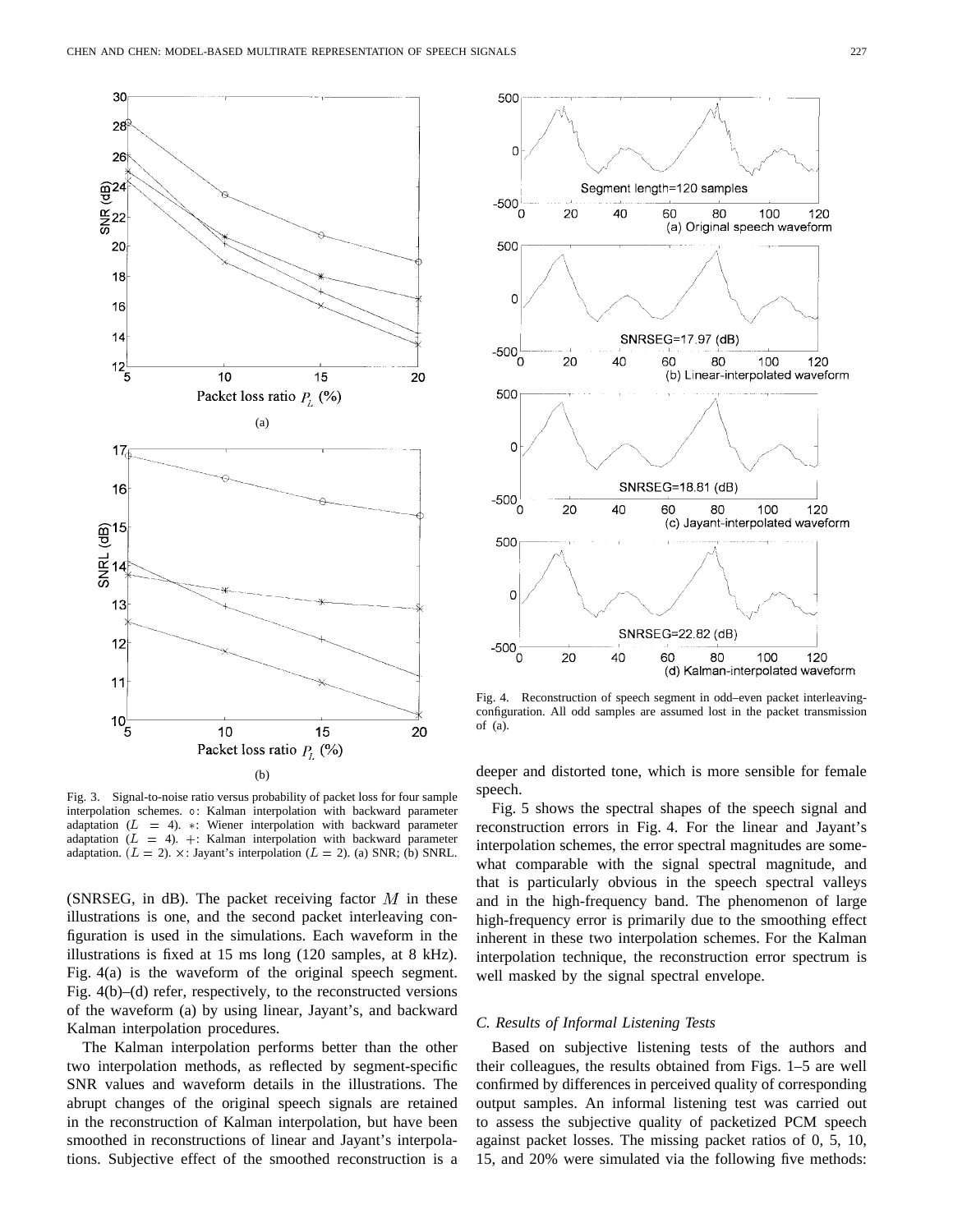

Fig. 5. Spectral shapes of the speech signal (real lines) and reconstruction errors (dotted lines) in Fig. 4. (a) Linear interpolation error. (b) Jayant's interpolation error. (c) Kalman interpolation error.



Fig. 6. MOS as a function of missing packet ratio  $P<sub>L</sub>$  for five sample interpolation schemes. o: Kalman interpolation with backward parameter adaptation  $(L = 4)$ . +: Kalman interpolation with backward parameter adaptation  $(L = 1)$ 2). \*: Wiener interpolation with backward parameter adaptation  $(L = 4)$ .  $\times$ : Jayant's interpolation ( $L = 2$ ). —: Linear interpolation ( $L = 2$ ).

backward Kalman and Wiener interpolation procedures with the fourth interleaving configuration; linear, Jayant's, and backward Kalman interpolation procedures with the second interleaving configuration. The listeners gave opinion scores for the processed speech arranged in a random order. The vote categories "excellent," "good," "fair," "poor," and "unsatisfactory" are represented by the category numbers 5, 4, 3, 2, and 1, respectively. The MOS ratings of the missing packet recovery methods are shown in Fig. 6. This figure displays a clear ranking of the effectiveness of the five packet recovery techniques.

Jayant's studies [12] showed that speech quality was sufficient up to a packet loss rate of  $P_L = 5{\text -}10\%$  with the odd–even Wiener interpolation procedure. In the simulation results of Fig. 6, mean opinion scores with Jayant's interpolation are 3–3.6 for  $P_L = 5$ –10%. These values are considered to be the tolerable range of MOS to provide sufficient speech quality. Based on this assumption, the following observations can be drawn from Fig. 6. First, the (backward) second Kalman and fourth Wiener interpolation procedures provide nearly the same perceptual quality for the speech utterances used in this work. Both of them perform better than the Jayant's interpolation scheme and can raise the tolerable packet loss rate up to 8–13%. The SNR and SNRL gains of the fourth Wiener interpolation over the second Kalman interpolation (refer to Fig. 3) are not confirmed by the listening tests. Second, the fourth (backward) Kalman interpolation procedure is most robust to packet loss ratio, and provides a much higher speech quality than the other interpolation schemes. It can raise the tolerable level of  $P_L$  to significantly high values (10–20%) due to its sophisticated interpolation and the higher interleaving factor  $(L = 4)$ .

#### *D. Further Remarks*

Objective SNR evaluating and subjective MOS tests of the packet loss effect have been discussed in the above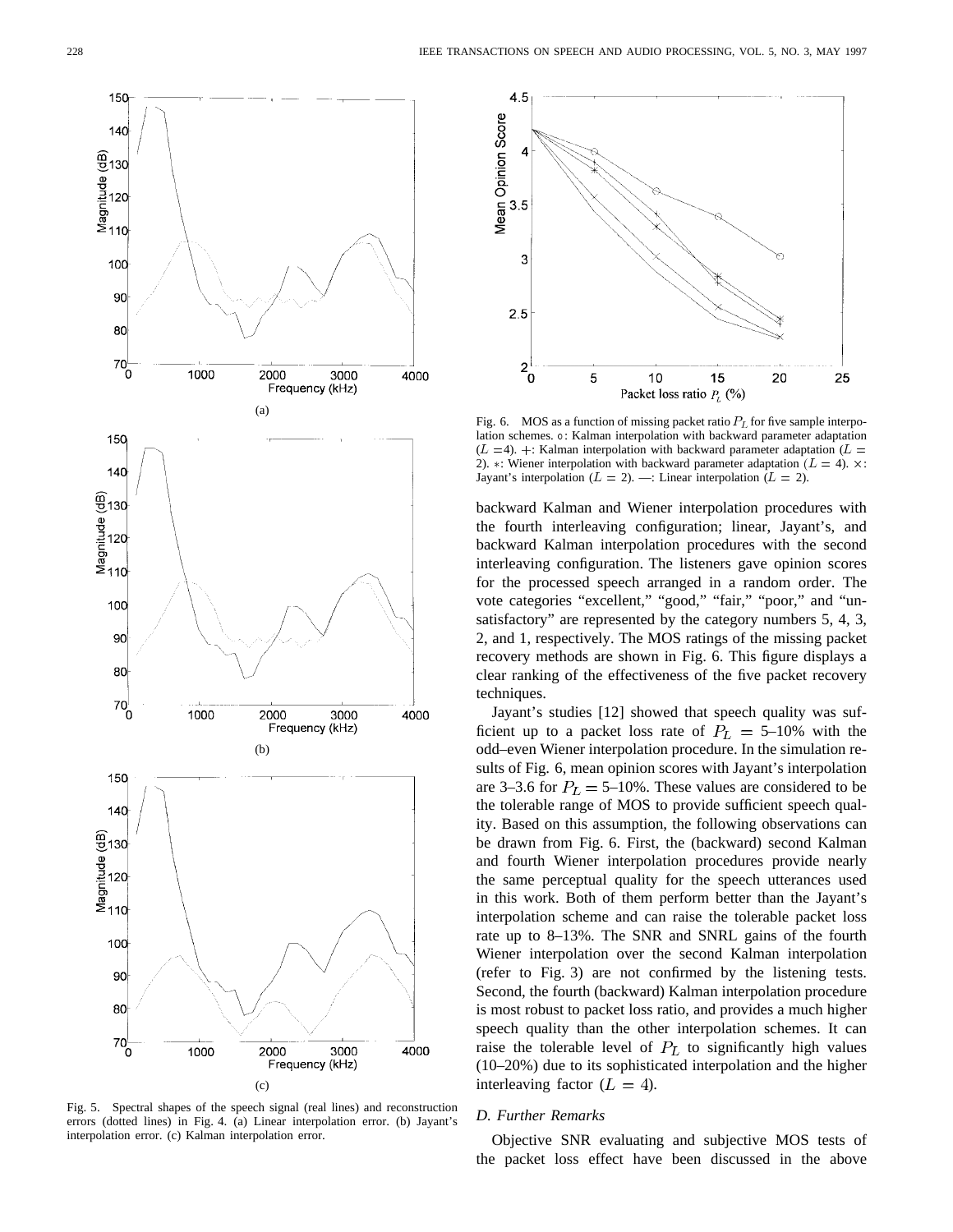subsections. It is concluded that the Kalman-based sample interpolation procedure provides the optimum packet recovery performance among several methods. Further properties of the proposed Lth interleaving packetization and Kalman-based packet recovery scheme are emphasized in the following.

*Remark 1:* Missing packets were distributed randomly in time in our simulations. In anticipated applications, other patterns of packet loss occurred. If, in practice, the likelihood of consecutive missing packets can be reduced, a higher quality would result. Conversely, if the number of consecutive missing packets is higher than in a random distribution, speech quality would be lower than our tests indicate. Particularly, the damage of contiguous packet losses on backward-adaptive (Kalman and Wiener) interpolations is larger than that of forward-adaptive interpolations. The performance degradation is caused by using deficient statistical information of the incomplete speech samples to estimate the interpolation parameters.

*Remark 2:* The packet recovery performance of the Kalman-based sample interpolation procedure can be improved by raising the interleaving factor  $L$ . Higher interleaving factors will more uniformly distribute the missing samples to speech segments under the assumption of random and statistically independent missing packets. The effects of the uniformly distributed missing samples are

- 1) lower idle probability  $(1 P_L)^L$  for the Kalman reconstruction filter;
- 2) less zero-amplitude stuffing (with probability  $P_L^L$ ) for output speech packets;
- 3) generally more true samples in a speech segment to estimate the AR parameters;
- 4) generally more speech measurements ( $M \times B$ , in samples) to interpolate the missing samples  $((L - M) \times B,$ in samples).

All of these effects demonstrate the benefits of a higher packet interleaving factor for the sample-interpolation methods.

*Remark 3:* When a packet transmission network sends packets fluently, a practical consideration involving the upper bound of the packetization configuration  $L \times B$  is the tolerable decoding delay. If a packet network suffers from packet discarding due to temporary congestion, two perceptual considerations are important to the selection of the packetization configuration  $L \times B$ : i) the number of speech crackles per second, which is inversely proportional to  $L \times B$ ; and ii) the probability of totally losing a phoneme, which increases rapidly for a large  $L \times B$  value.

*Remark 4:* When a higher value of interleaving factor  $L$  is used in the packetization, a smaller value of packet length  $B$ should be adopted to avoid increased decoding delay and a higher probability of totally losing a phoneme. In a practical packet network, the packet length  $B$  is a significant factor of the side information overhead. Hence, the packet length  $B$  must be kept large enough to avoid system overload due to packet headers. In conclusion, the combination of a higher but bounded value of interleaving factor  $L$  and a smaller but large enough value of packet length  $B$  would be beneficial to the overall system performances. The speech packetization

of  $L \times B = 32$  ms (2  $\times$  16 ms and 4  $\times$  8 ms) were used in the simulations. It is a compromise that strikes a tradeoff between all of the practical considerations in Remarks  $2 - 4$ .

*Remark 5:* At first glance, the Kalman filter equations (14)–(15) involve matrix/vector multiplications/additions and seem complex. However, this is just an illusion due to their expanded profiles. First, since the coefficient matrices/vectors  $(A, b, c \text{ (see (3)) and } Q_L \text{ (see (12)) possess sparse structure, }$ many multiplication and addition operations are automatically eliminated in the computation of (14)–(15). Second, since the square matrices  $P(k+L \mid k)$  and  $P(k+L \mid k+L)$ of (15) are symmetric, a half of its elements would not be required to compute. Third, there are identity matrices that conceal themselves in the coefficient matrices  $A$  (see (3)) and  $G$  (see(9)). Hence, most elements of the square matrices  $\mathbf{FP}(k | k) \mathbf{F}^T$  and  $\mathbf{G} \mathbf{Q}_L \mathbf{G}^T$  are merely a shift of the matrix  $P(k | k)$  and  $Q_L$ . Only a few elements of the square matrix  $P(k+L \mid k)$  need to be calculated. All of the above observations will be beneficial to realistic implementation of the Kalman reconstruction filter.

## V. CONCLUSION

The missing packet recovery problem with the  $L$ th interleaving configuration has been formulated and treated in this work from a multirate state-space modeling perspective. The interleaving techniques simplify the recovery of missing packets to the interpolation of missing samples. Thus, the Kalman-based sample-interpolation procedure of this work can be used to recover the missing speech packets. The sample interpolation is accomplished through the Kalman state estimator and, hence, the output samples are the minimum mean-square-error estimates of the missing speech signals.

The new sophisticated interpolation method is based on the AR evolution of the speech signals to estimate the missing samples from their neighbors, thereby preserving the important structures of the speech formants and spectral valleys in the recovered packets as closely as possible. The resulting effects are that the final reconstructed speech not only possesses higher SNR's than the values of previous works, but also have a better subjective quality under the identical packet loss rates. Hence, the Kalman-based sample interpolation procedure will become a highly promising scheme for the missing packet recovery problem.

The packet recovery performance of the Kalman-based sample-interpolation procedure can be further improved by raising the interleaving factor  $L$ . Higher interleaving factors will more uniformly distribute the missing samples to speech segments. Hence, a higher packet interleaving configuration is more advantageous to the sample interpolation procedures than the second (odd-even) interleaving configuration. However, the packetization configuration  $L \times B$  must be designed in consideration of four dominant factors:

- 1) the upper bound of the tolerable decoding delay;
- 2) the number of speech crackles per second;
- 3) the probability of totally losing a phoneme;
- 4) the overhead of the side information.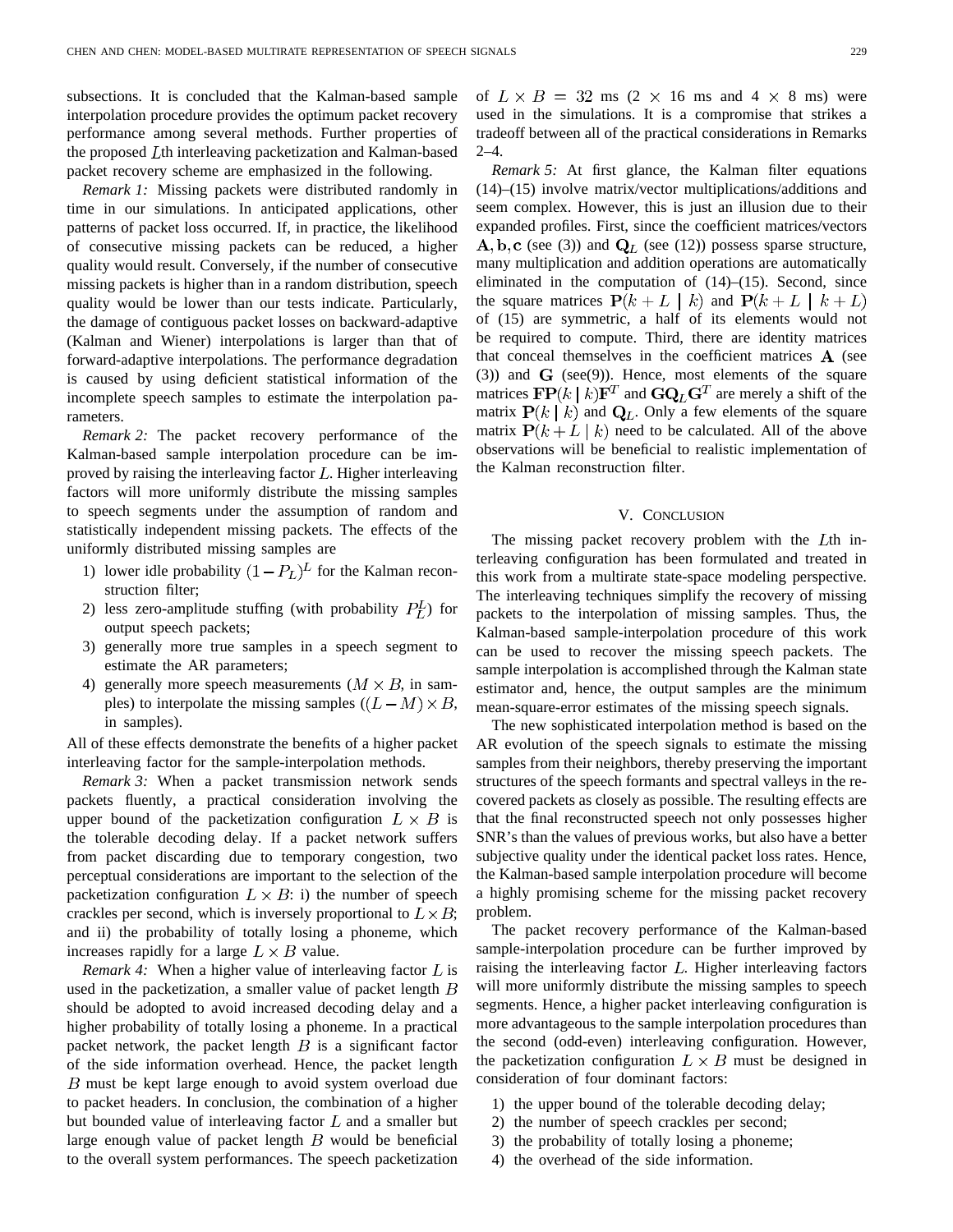Two proposed packet interleaving configurations ( $L \times B =$  $2\times16$  and  $4\times8$  ms) have been simulated in this work. They are selected with regarding to the above practical considerations. The latter configuration ( $L \times B = 4 \times 8$  ms) can raise the tolerable level of packet loss ratio  $P_L$  to 10–20% with the Kalman-based packet recovery algorithm.

# APPENDIX A WIENER INTERPOLATION PROCEDURE

The fourth-order Wiener interpolation filter is derived in what follows for packet interleaving factor  $L = 4$ . Assume only the first two packets of the present speech segment are received, i.e., the packet receiving factor  $M = 2$ , then the interpolation filters would be as follows:

$$
\hat{x}(k) = h_1^3 x(k-2) + h_2^3 x(k-1) \n+ h_3^3 x(k+2) + h_4^3 x(k+3); \quad k = 3, 7, 11, \cdots \n\hat{x}(k) = h_1^4 x(k-3) + h_2^4 x(k-2) \n+ h_3^4 x(k+1) + h_4^4 x(k+2); \quad k = 4, 8, 12, \cdots
$$
\n(22)

where the interpolation coefficients  $h_i^3$  and  $h_i^4$  must be decided to minimize the variance of the interpolation error

$$
e_3(k) = \hat{x}(k) - x(k); \quad k = 3, 7, 11, \cdots
$$
  

$$
e_4(k) = \hat{x}(k) - x(k); \quad k = 4, 8, 12, \cdots
$$
 (23)

The error variances are minimized when the following equations hold:

$$
\frac{\partial E[e_3^2(k)]}{\partial h_i^3} = 0; \quad i = 1, 2, 3, 4
$$
\n
$$
\frac{\partial E[e_4^2(k)]}{\partial h_i^4} = 0; \quad i = 1, 2, 3, 4
$$
\n(24)

 $\omega \sim 1$ 

which subsequently leads to the following Wiener–Hopf equation  $(Rh = r)$ 

s is.

$$
\begin{bmatrix}\nR(0) & R(1) & R(4) & R(5) \\
R(1) & R(0) & R(3) & R(4) \\
R(4) & R(3) & R(0) & R(1) \\
R(5) & R(4) & R(1) & R(0)\n\end{bmatrix}\n\begin{bmatrix}\nh_1^3 & h_1^4 \\
h_2^3 & h_2^4 \\
h_3^3 & h_3^4 \\
h_4^3 & h_4^4\n\end{bmatrix} =\n\begin{bmatrix}\nR(2) & R(3) \\
R(1) & R(2) \\
R(2) & R(1) \\
R(3) & R(2)\n\end{bmatrix}
$$
\n(25)

where  $R(i)$  is the *i*th-lag autocorrelation function of the present speech segment, i.e.,  $R(i) = E[x(k - i)x(k)]$ . The resultant Wiener interpolation coefficients can be obtained by solving the Wiener–Hopf equation (25), i.e.,  $h = R^{-1}r$ . Unlike the normal equation (19), the Wiener–Hopf equation (25) does not have an efficient algorithm to solve it.

# APPENDIX B SPEECH DATA

The input speech was coded by 64 kb/s  $\mu$ -law log PCM. Five sentence-length Mandarin utterances with no obvious silent gaps were used as inputs to the simulated interleaving packet network.

1) Yueh Liang De Lean Tou Tou Tzay Gae Biann. (Male speaker 1)

- 2) Sheau Ding Dang Shih Lieh Tsorng Shu. (Male speaker 1)
- 3) Ing Erl Yeu Muu Chin Shih Lieh Baw Dao. (Female speaker 1)
- 4) Ching Hwa Dah Shyue Diann Ji Yan Jiow Shoo. (Female speaker 1)
- 5) Sheue Hua Fei Shiang Shwei. (Female speaker 2)

#### ACKNOWLEDGMENT

The authors thank the reviewers for their constructive comments and suggestions, which have greatly improved the quality of this manuscript.

#### **REFERENCES**

- [1] R. E. Crochiere and L. R. Rabiner, *Multirate Digital Signal Processing* Englewood Cliffs, NJ: Prentice-Hall, 1983.
- [2] P. P. Vaidyanathan, *Multirate Systems and Filter Banks*. Englewood Cliffs, NJ: Prentice-Hall, 1993.
- [3] L. R. Rabiner and R. W. Schafer, *Digital Processing of Speech Signals*, Englewood Cliffs, NJ: Prentice-Hall, 1978.
- [4] T. Bially, B. Gold, and S. Seneff, "A technique for adaptive flow control in integrated packet networks," *IEEE Trans. Commun.*, vol. COMM-28, no. 3, pp. 325–333.
- [5] N. Yin, S. Q. Li, and T. E. Stern, "Congestion control for packet voice by selective packet discarding," in *Proc. IEEE GLOBECOM*, 1987, pp. 1782–1786.
- [6] D. W. Petr, Luiz A. DaSilva, Jr., and V. S. Frost, "Priority discarding of speech in integrated packet networks," *IEEE J. Select. Areas Commun.*, vol. 7, pp. 644–656, June 1989.
- [7] G. C. Goodwin and K. S. Sin, *Adaptive Filtering, Prediction and Control*. Englewood Cliffs, NJ: Prentice-Hall, 1984.
- [8] T. Kailath, *Lectures on Wiener and Kalman Filtering*. New York: Springer-Verlag, 1981.
- [9] J. M. Mendel, *Lessons in Digital Estimation Theory*. Englewood Cliffs, NJ: Prentice-Hall, 1987.
- [10] M. Decina and D. Vlack, "Voice by the packet?," *IEEE J. Select. Areas Commun.*, vol. SAC-1, pp. 961–962, Dec. 1983.
- [11] L. Turner, T. Aoyama, D. Pearson, D. Anastassiou, and T. Minami, "Packet speech and video," *IEEE J. Select. Areas Commun.*, vol. 7, p. 629, June 1989.
- [12] N. S Jayant and S. W. Christensen, "Effects of packet losses in waveform coded speech and improvements due to an odd-even sampleinterpolation procedure," *IEEE Trans. Commun.*, vol. COMM-29, pp. 101–109, Feb. 1981.
- [13] N. Matsuo, M. Yuito, and Y. Tokunaga, "Packet interleaving for reducing speech quality degradation in packet voice communications," in *Proc. IEEE GLOBECOM*, 1987, pp. 1787–1791.
- [14] M. Yuito and N. Matsuo, "A new sample-interpolation method for recovering missing speech samples in packet voice communications," in *Proc. of IEEE ICASSP*, 1989, pp. 381–384.
- [15] D. J. Goodman, G. B. Lockhart, O. J. Wasem, and W. C. Wong, "Waveform substitution techniques for recovering missing speech segments in packet voice communications," *IEEE Trans. Acoust., Speech, Signal Processing*, vol. ASSP-34, pp. 1440–1448, Dec. 1986.
- [16] O. J. Wasem, D. J. Goodman, C. A. Dvorak, and H. G. Page, "The effect of waveform substitution on the quality of PCM packet communications," *IEEE Trans. Acoust., Speech, Signal Processing*, vol. 36, pp. 342–348, Mar. 1988.
- [17] J. Suzuki and M. Taka, "Missing packet recovery techniques for low-bitrate coded speech," *IEEE J. Select. Areas Commun.*, vol. 7, pp. 707–717, June 1989.
- [18] N. Erdöl, C. Castelluccia, and A. Zilouchian, "Recovery of missing speech packets using the short-time energy and zero-crossing measurements," *IEEE Trans. Speech Audio Processing*, vol. 1, pp. 295–303, July 1993.
- [19] A. Ingle and V. A. Vaishampayan, "DPCM system design for diversity systems with applications to packetized speech," *IEEE Trans. Speech Audio Processing*, vol. 3, pp. 48–58, Jan. 1995.
- [20] L. Ozarow, "On a source coding problem with two channels and three receivers," *Bell Syst. Tech. J.*, vol. 59, pp. 1909–1921, Dec. 1980.
- [21] V. A. Vaishampayan, "Design of multiple description scalar quantizers," *IEEE Trans. Inform. Theory*, vol. 39, pp. 821–834, May 1993.